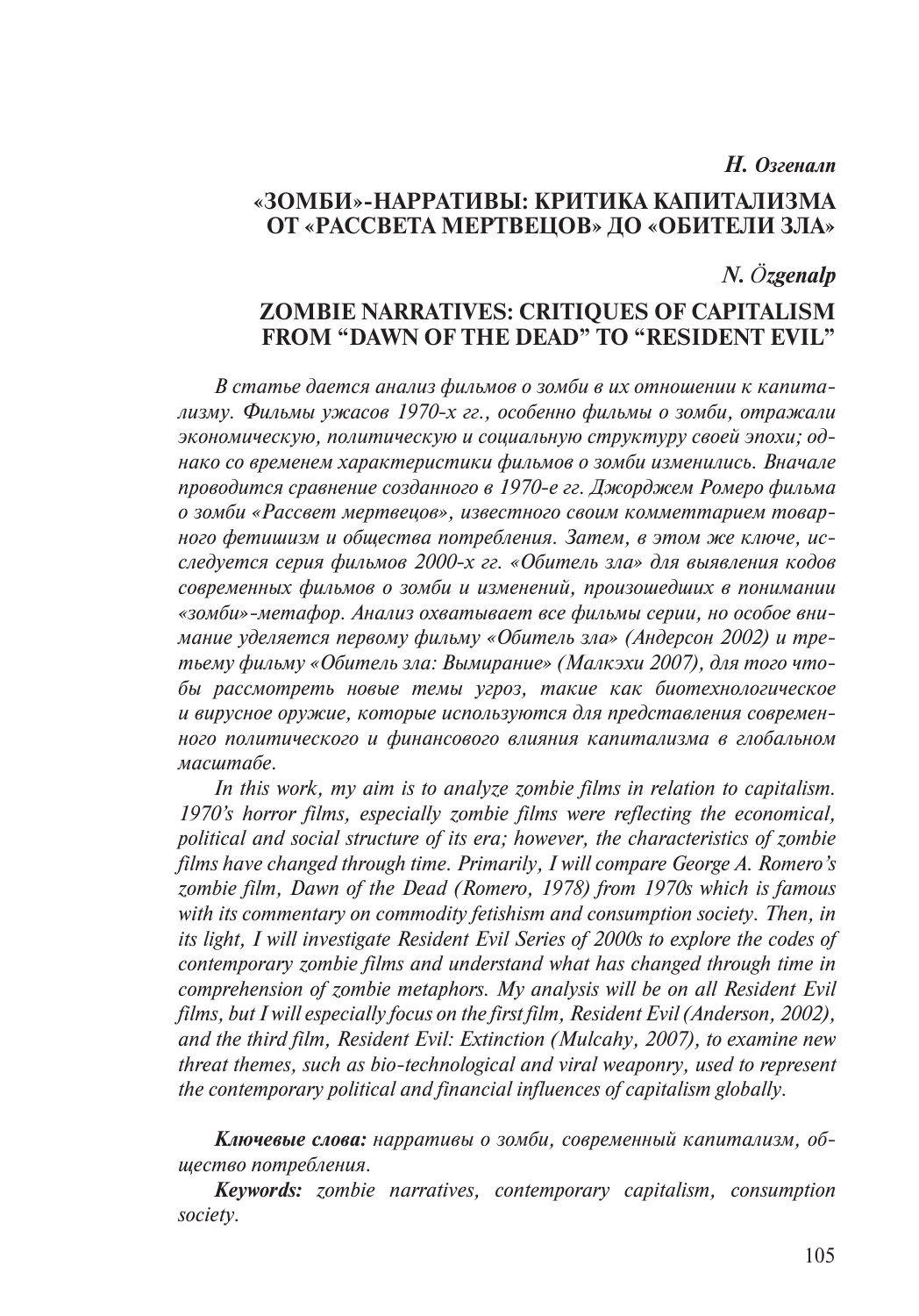# **Zombies and Capitalism**

Zombies appear as mindless, flesh-consuming, walking dead bodies in books and popular culture. Stories of zombies are based on Voodoo which is an Afro-Caribbean spiritual belief system. A zombie is a dead person who "can be revived by a bokor, or sorcerer" and they "remain under the control of the bokor since they have no will of their own" (Wikipedia). There is also another definition which states that the soul of the zombie is "part of the human soul that is captured by a bokor and used to enhance the bokor's power" and "the bokor can sell [it] to clients for luck, healing or business success" (Wikipedia) which resembles to definition of the proletariat in Marxist theory.

# **Zombie as a Popular Symbol of the Alienated Proletariat**

Zombies become a useful metaphor of the relationship between the bourgeois being the bokor and proletariat being the zombie as Marx states "Capital is dead labor, which, vampire-like, lives only by sucking living labor, and lives the more, the more labor it sucks" (Marx 1867). There is even something called *zombie functions* or *zombie processes* in computer science that are defined as "multiple functions including:

1. Term used to describe a process that is doing nothing but utilizing system resources.

2. A computer that has been maliciously setup to do work of another program or users…" (*Computer Hope*)

These functions are also named after the metaphoric information of zombie which is something/somebody that is only utilized when it is taken advantage by another program or user. The zombie becomes a popular symbol of the alienated proletariat where the division of the labor converts "the worker into a living appendage of the machine." (Marx 1867) The alienation begins as the proletariat cannot act in accordance to his/her own will, and serves for the benefits of the bourgeois.

## **Zombies and Consumerism**

Certainly, "zombies function in *Dawn of the Dead* as a *lumpenproletariat* of shifting significance, walking symbols of any oppressed social group" (Harper, 2002) but there is also another side to the zombie metaphor. It does not only represent the alienated proletariat, but it also defines the bourgeoisie society by its consumer characteristic.

The zombie is not only the proletariat or the bourgeoisie, it is both of them because "zombie resembles both brain-eating consumer and zombified worker in one" (Lauro 2008) In addition, the zombies act as both the consumers and the consumed objects because they are both the cannibals that consume human flesh and "turn their victims and their bodies into *objects of consumption."* (Lefebvre 2005) A zombie is "neither mortal nor conscious, is a boundary figure" (Lauro 2008) which is consumed by the virus. They consume living humans as zombies and their bodies are consumed by the zombie virus. A zombie challenges the symbolic duality being both living and dead, object and subject, consumer and consumed.

# **George A. Romero's** *Dawn of the Dead*

In 1970's, George A. Romero directed many zombie films which reflected the economical, political and social structure of their era; for example *Night of the Living*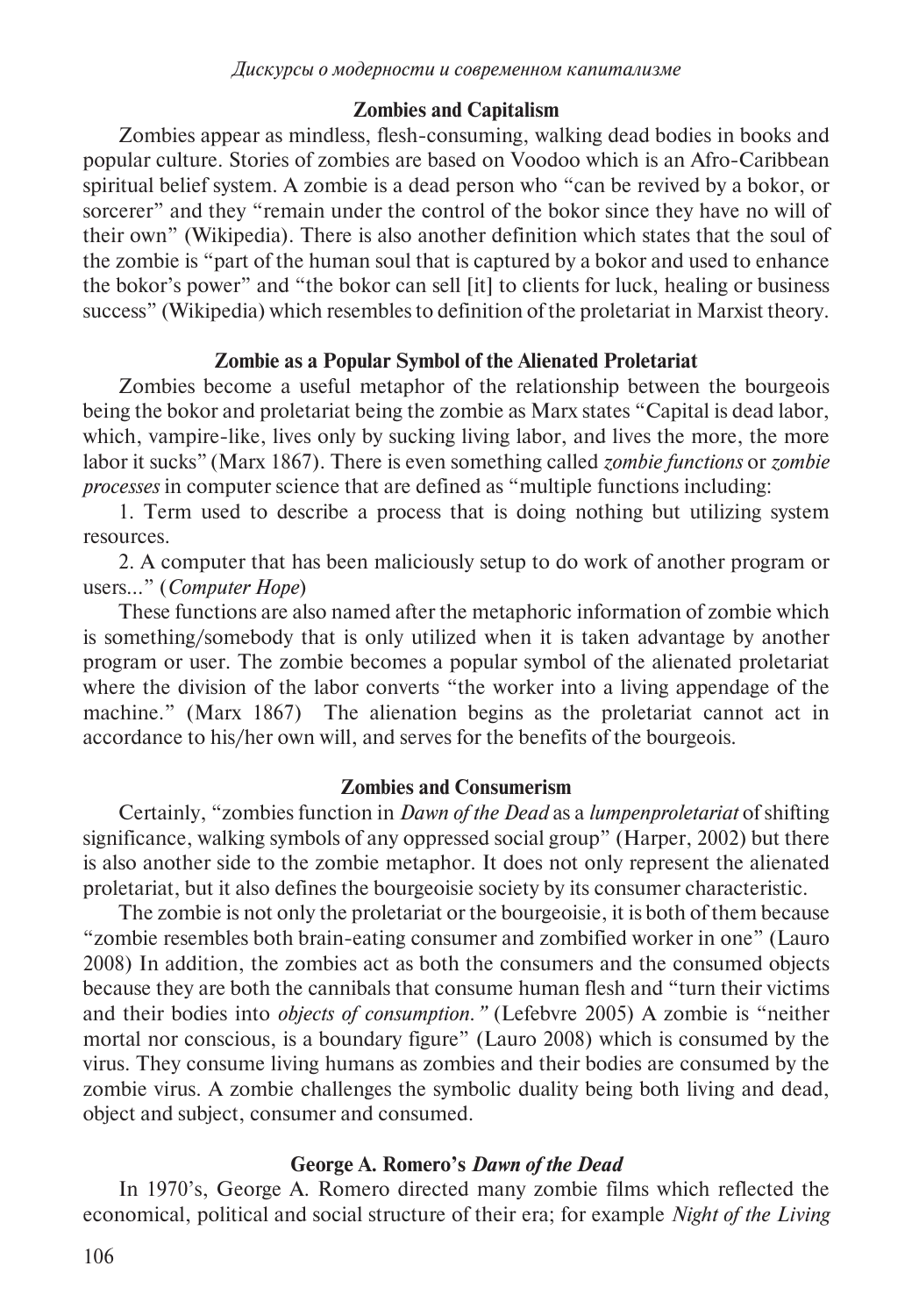*Dead* (Romero 1968), *Dawn of the Dead* (Romero, 1978), *Day of* the Dead (Romero, 1985) and *Land of the Dead (*Romero 2005).

Romero's films, especially *Dawn of the Dead*, are interpretations and critics of consumer society and alienation caused by capitalism. *Dawn of the Dead* passes in an American shopping mall which becomes the shelter of human survivors who are attacked by zombies. Zombies, unconsciously, longing for human-flesh, by instinct, come to the shopping mall as they always had done in their human-lives. Because of their instinctual habits, zombies are under the influence described as "depoliticizing effects of commodity fetishism" which were caused by "the baleful impact of capitalist production." (Harper 2002)

George Ritzer defines supermarkets as our temples (Ritzer 1994) and Zygmunt Bauman adds to his theory:

«The shopping lists are our breviaries, while strolls along the shopping malls become our pilgrimages. Buying on impulse and getting rid of possessions no longer sufficiently attractive in order to put more attractive ones in their place are our most enthusing emotions. The fullness of consumer enjoyment means fullness of life. I shop, therefore I am. To shop or not to shop, this is the question» (Bauman 2011).

#### **Zombie apocalypse as a metaphor of the failure of the forces in power**

In Romero's *Living Dead* movies, the civilians gather together to fight against the apocalyptic state where the government and military fails to save them. All zombie stories point out to actual life governments which are in times of crisis. "The narrative of a zombie apocalypse carries strong connections to the turbulent social landscape of the United States in the 1960s when the originator of this genre, the film *Night of the Living Dead*, was first created." (Wikipedia)

The zombie apocalypse is defined as "a particular scenario of apocalyptic fiction" where "a widespread (usually global) rise of zombies" is a huge "assault on civilization." (Wikipedia) Zombies reproduce by biting human beings and turning them into zombies. When bitten, victims become zombies themselves. But the important part in this situation is the growing social and political crisis.

Marx defines superstructure:

«In the social production of their life, men enter into definite relations that are indispensable and independent of their will; these relations of production correspond to a definite stage of development of their material forces of production. The sum total of these relations of production constitutes the economic structure of society — the real foundation, on which rises a legal and political superstructure and to which correspond definite forms of social consciousness. The mode of production of material life determines the social, political and intellectual life process in general. It is not the consciousness of men that determines their being, but, on the contrary, their social being that determines their consciousness» (Marx 1859).

The world of zombies represents the consuming society which bases on the fact that zombies consume everything and they are also the ones that are consumed. With this base, the superstructure is a consumed one, in other words the social, political and intellectual life is zombiefied. The "zombie plague" consumes military, government and law enforcement organizations leading to a world of hostile wilderness. The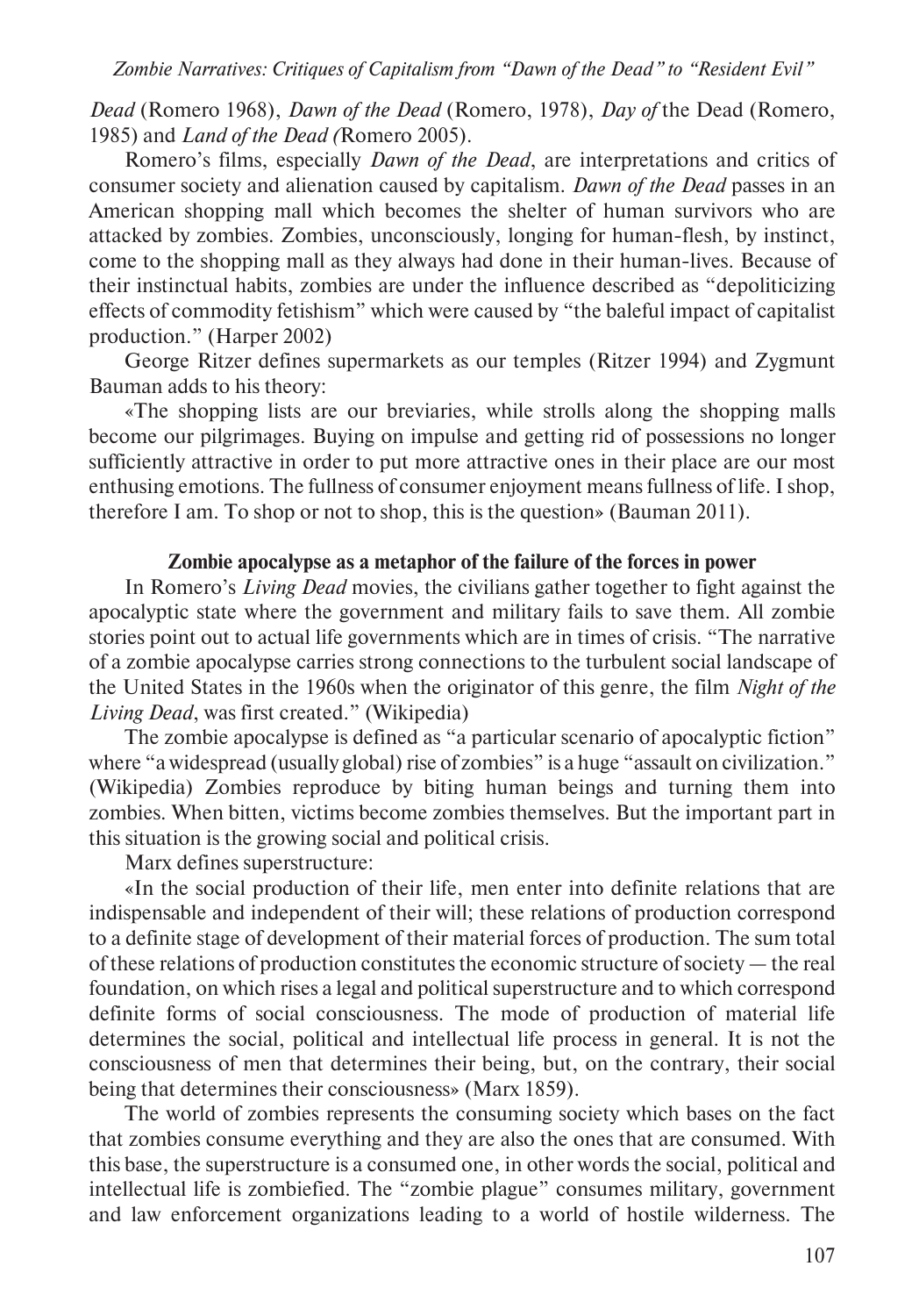survivors live in a social and political environment that has no rules, and therefore they have to find a new way to survive. This is why zombie film productions increase at the time of social, economic and political crisis.

# **Representation becomes reality**

Significantly, when I was preparing this article, riots in United Kingdom appeared. (Between 6 and 10 August of 2011) The riots were burning down buildings, especially shops, and collecting goods from the shops (the goods which symbolize the wealth, a good way of living: such as cameras, play stations, LED TVs, computers, etc.) Many social theoreticians commented on the riots and shop-liftings. Slavoj Žižek wrote an article, "Shoplifters of the World Unite," to understand the meaning of these riots on *London Review of Books*. Zygmunt Bauman commented about the nature and development of the riots in *Social Europe Journal*.

Žižek describes the causes of the riots stating that "We are told again and again that we are living through a debt crisis, and that we all have to share the burden and tighten our belts. All, that is, except the (very) rich." (Žižek 2011) And he adds that the riots are not an organized revolutionary act, but an act of irrational, unthought outburst.

Zygmunt Bauman in his article in Social Europe Journal affirms that "These are not hunger or bread riots. These are riots of defective and disqualified consumers." (Bauman 2011) And Žižek agrees with him declaring: "This is why it is difficult to conceive of the UK rioters in Marxist terms, as an instance of the emergence of the revolutionary subject; they fit much better the Hegelian notion of the 'rabble', those outside organized social space, who can express their discontent only through 'irrational' outbursts of destructive violence — what Hegel called 'abstract negativity.'" (Žižek 2011)

Žižek describes the political, economical and social situation of the UK riots asking: "Can we even imagine what it means to be a young man in a poor, racially mixed area, a priori suspected and harassed by the police, not only unemployed but often unemployable, with no hope of a future?" (Žižek 2011) Stuart Hall in his article in *Guardian* supports Žižek's description and replies to his questions by analyzing the new state politics of UK:

"For the public sector…there will be massive redundancies, a wage freeze, pay running well behind the rate of inflation, pensions that will not survive in their present form, rising retirement ages…The old must sell homes to pay for care; working parents must buy childcare; and incapacity-benefit recipients must find work…Wealthy parents can buy children an […] education: but many other students will go into lifelong debt to get a degree…Meanwhile, social housing is at a standstill, housing benefits will be cut and council rents allowed to rise to commercial levels in urban centers. Many will move to cheaper rentals, losing networks of friends, child support, family, school friends and school places…Amenities such as libraries, parks, swimming baths, sports facilities, youth clubs and community centers will either be privatized or disappear" (Hall 2011).

Stuart Hall defines the changes in UK politics; however, when I took the English names of the schools out of the text, I found out that these politics apply to many countries of the world, particularly European and United States of America.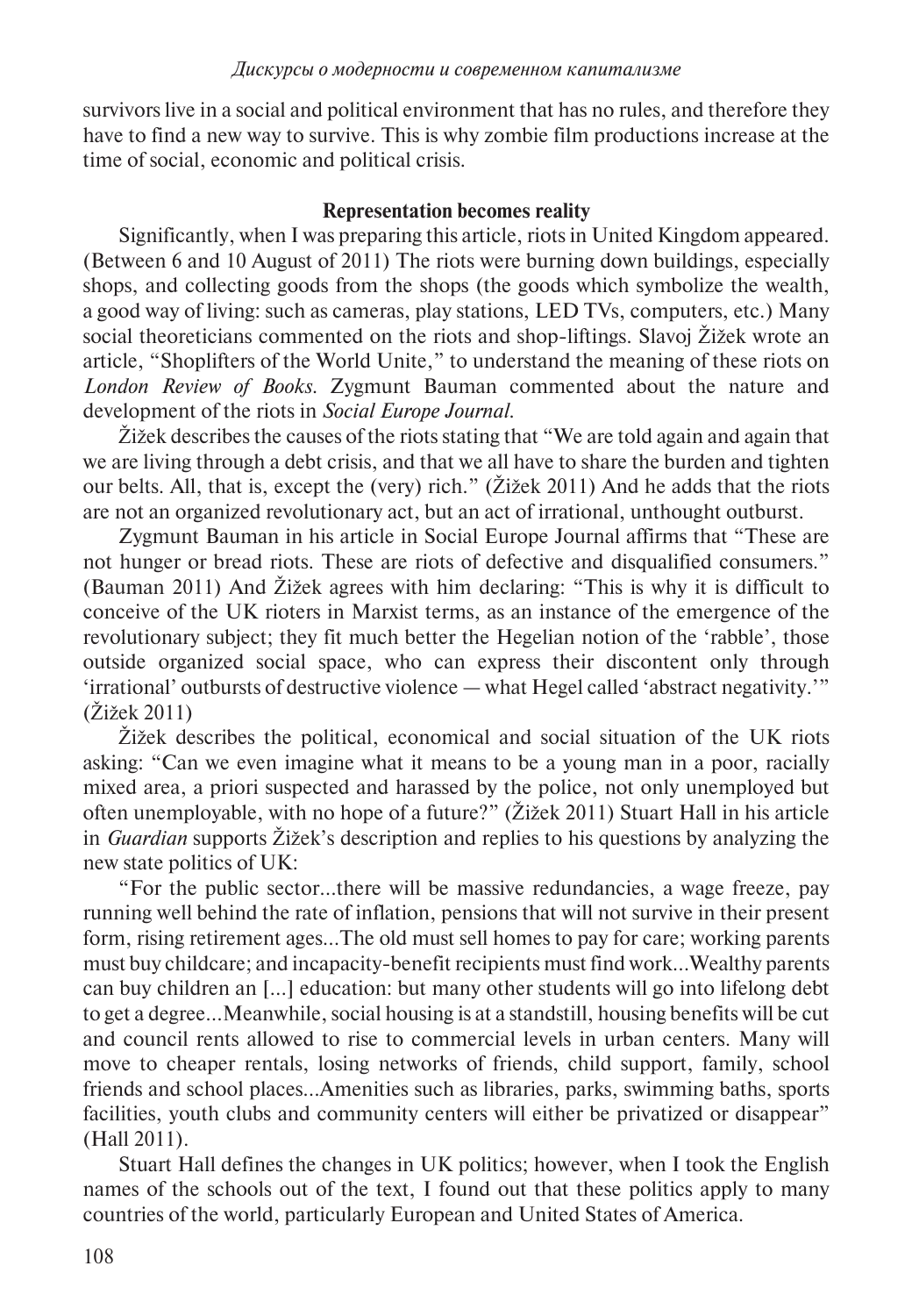# **Are global politics turning the world into a Zombie universe?**

Stuart Hall describes this politics as neoliberalism and explains it: "Neoliberalism is grounded in the 'free, possessive individual,' with the state cast as tyrannical and oppressive." (Hall 2011) Are global politics turning the world into a Zombie universe? As in zombie films, the people of the world try to define their identities by their wealth and how they consume.

Zombies are direct symbols of consuming societies in Romero's films, so what are the survivors? In *Dawn of the Dead*, the zombies are inter-edited with mannequin dolls; Romero's intend was to show the zombies similarities to dolls: they are chic but dull. In the middle of the film, the survivors take over the mall and clear it of zombies. As time passes, they become consumers, too. And again Romero inter-edits them with dolls. They are not brainless zombie bodies, but the way they act and their political, economical and social standing became zombified. At the end of the film, other survivors enter the shopping mall, but these are some low-income, gang members of the society. And their reaction is just like the riots of the UK.

Žižek inquires: "What is the point of our celebrated freedom of choice when the only choice is between playing by the rules and (self-)destructive violence?" (Žižek 2011) Žižek quotes Norman Tebbit: "Man is not just a social but also a territorial animal; it must be part of our agenda to satisfy those basic instincts of tribalism and territoriality." And defines what 'back to basics' was really about: "the unleashing of the barbarian who lurked beneath our apparently civilised, bourgeois society, through the satisfying of the barbarian's 'basic instincts.'" (Žižek 2011) With simple basic instinct, zombies go to places they used to go in their alive lives: shopping malls and the low-income survivors turn the shopping malls into trash.

## *Resident Evil* **Series**

Thus far, I analyzed Romero's *Dawn of the Dead* and compared it to riots which actually happened in the UK. Subsequently, I would examine the zombie metaphor in *Resident Evil* Series which are made in 2000s to understand contemporary capitalism and its effects.

*Resident Evil* Series are a media franchise which is mainly famous with its video games, but it also appears in various multimedia: films, novels, comic books, even action figures.

There are five films of *Resident Evil*: *Resident Evil* (Anderson 2002), *Resident Evil: Apocalypse* (Witt 2004)*, Resident Evil: Extinction* (Mulcahy, 2007), *Resident Evil: Afterlife (*Anderson 2010) and upcoming *Resident Evil: Retribution (*Anderson 2012.)

The first *Resident Evil* film was made due to the success of the video games of *Resident Evil*. These video games are classified as "zombie horror" subgenre in the "survival horrors" genre where "the player has to survive an onslaught of opponents, often undead or otherwise supernatural, typically in claustrophobic environments in a third-person perspective." (Adams 2010) Survival horror in video games was mostly inspired by movies of George A. Romero who has directed *Night of the Living Dead (*Romero 1968*)*, *Dawn of the Dead* (Romero, 1978), *Day of* the Dead (Romero 1985) and *Land of the Dead* (Romero, 2005). In addition to Romero's films, Japanese horror movies and Italian horror movies of Dario Argento and Lucio Fulchi had huge influence on the world of *Resident Evil*.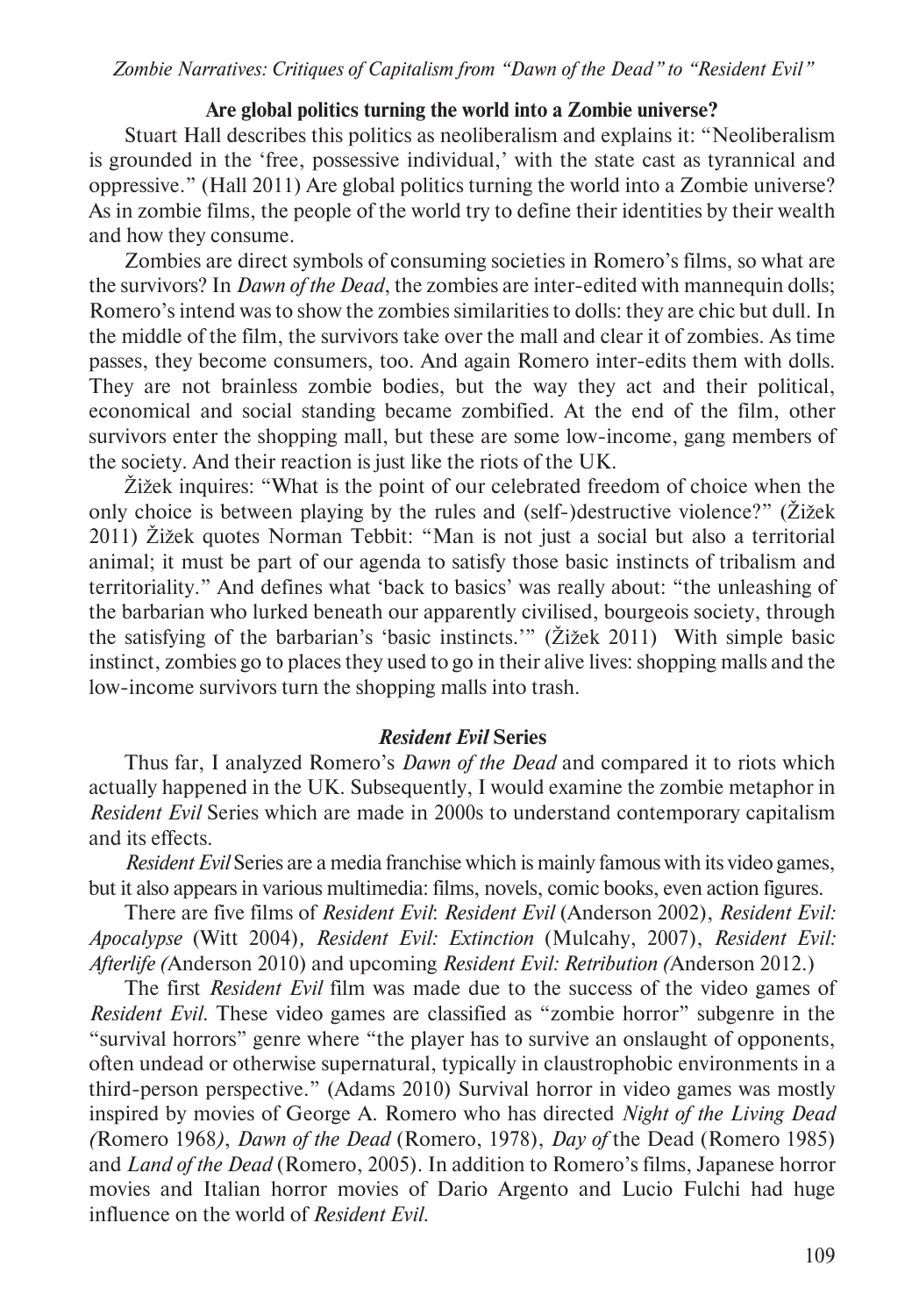#### **Capitalism as an infectious virus**

In contemporary films which use technological enhancements and their threats in their narratives, like *Resident Evil*, zombies are often portrayed as being created by an infectious virus. The movie starts with a voice-over narrating "At the beginning of the 21st century the Umbrella Corporation had become the largest commercial entity in the United States. Nine out of every ten homes contain its products. Its political and financial influence is felt everywhere. In public, it is the world's leading supplier of computer technology, medical products and healthcare. Unknown even to its own employees, its massive profits are generated by military technology, genetic experimentation and viral weaponry."

## *Resident Evil* **Series and Capitalism**

The prologue defines the world of *Resident Evil* as a global capitalistic world where an imperialist company holds power in every area of life like Marx has mentioned "Capitalist production, therefore, develops technology, and the combining together of various processes into a social whole, only by sapping the original sources of all wealth — the soil and the laborer." (Marx 1867) Umbrella is a capitalist company and even its name connotes the globalization. It covers the entire world with its products. The film continues with scenes where an important serum is stolen and some kind of a virus discharged in the holes of a big medical facility. All the laborers in the building get infected and become zombies. "The mode of production of material life determines the social, political and intellectual life process in general. It is not the consciousness of men that determines their being, but, on the contrary, their social being that determines their consciousness." (Marx 1859) The laborers of Umbrella Company, according to the mode of production they are working in, become zombies in their social beings. As Marx stated, at the beginning of the film they were trapped by the capitalist production and the globalization of Umbrella, and with the discharge of the virus they become trapped metaphorically in their own bodies and literally in the building.

*Resident Evil* narrates the contemporary threat themes of capitalism: global commercial entities; capitalist production of computer technology, medical products and healthcare; unknown and dangerous military technology; genetic experimentation; bio-technological and viral weaponry.

## **Zombie movies and economical crisis**

The defense system called Red Queen\* shuts all the doors and gives out a gas that kills all the living creatures in the facility. Red Queen symbolizes the governmental control of the system. In the world of *Resident Evil Series*, governments fail their citizens they are sworn to protect and moreover the agent of the governmental force, Red Queen, tries to kill all the citizens to fix the problem. Similarly, as mentioned before in this text, in Romero's *Living Dead* movies, the civilians gather together to fight against the apocalyptic state where the government and military fails to save them.

<sup>\*</sup> The protagonist Alice gets her name from *Alice's Adventures in Wonderland*, the Red Queen's character was added into the film's story as a homage to *2001: A Space Odyssey* an allusion to HAL 9000.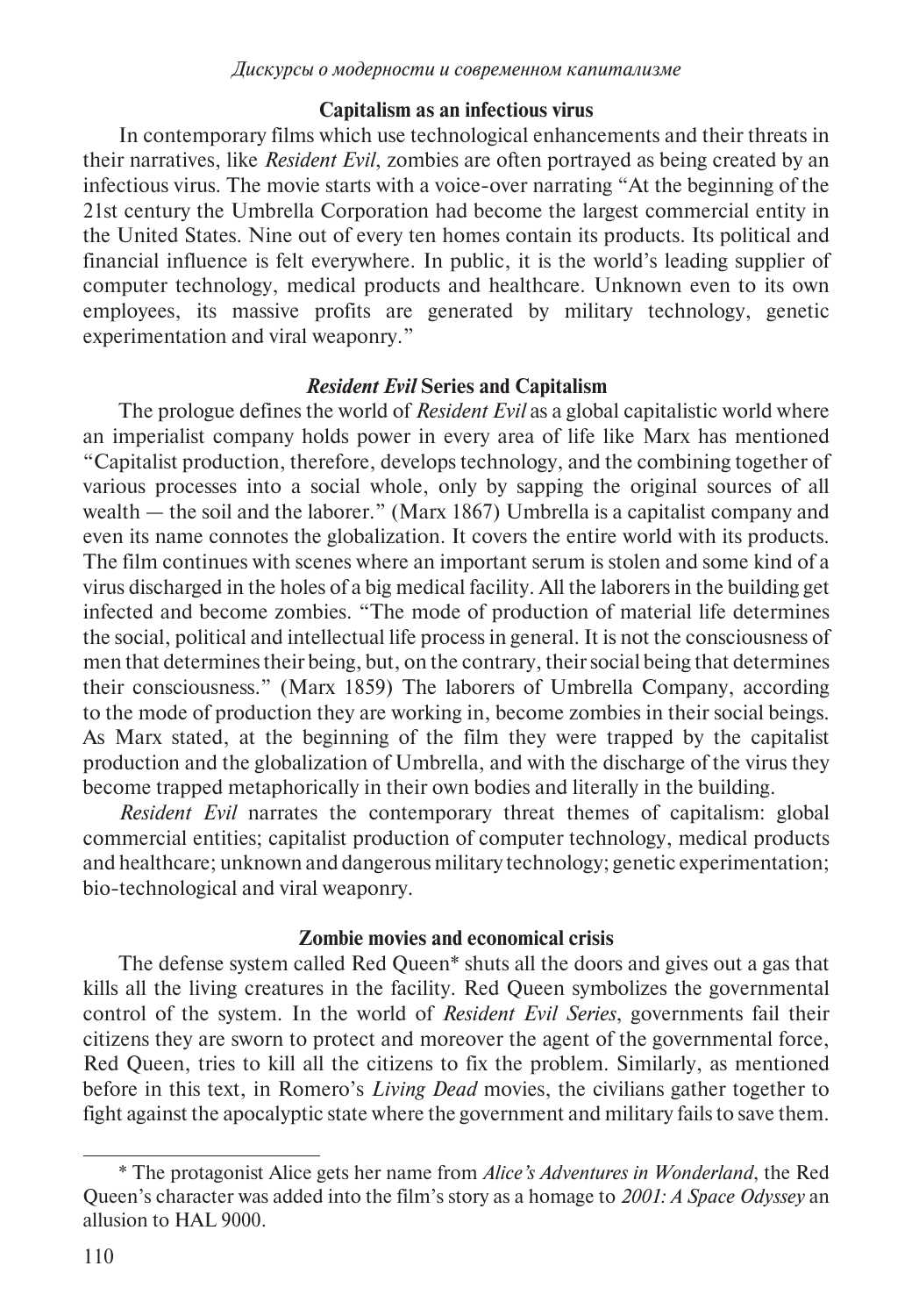Both *Living Dead* and *Resident Evil* stories point out to actual life governments which are in times of crisis. The first Romero film, *Night of the Living Dead*, was created on the turbulent social landscape of the United States in the 1960s and *Resident Evil Series* were produced between 2002 and 2007 when the Bush government was in charge. Bush governmental politics resulted as Iraq War and an immense economical crisis, starting in United States and spreading globally.

#### **Women of resident evil series**

"Women are often the victims in the horror genre of film and games, yet both of these franchises [*Living Dead* franchise and *Resident Evil* franchise] have created complex and assertive female characters to convey their stories." (Adams 2010) Beginning with Alice, the *Resident Evil* women (both in films and video-games) are portrayed as strong, fighting, clever women. They are very like *Final Girls* of Clover but there is a difference that makes them politically in question. They are presented as hypersexualized spectacles with their sexy outfit. The first time we see Alice in *Resident Evil*, we see her naked legs before her face. The camera travels on Alice's unconscious naked body. *Resident Evil Series* try to follow George A. Romero's films' footsteps, creating assertive female characters who are "fighting side by side with men" (Adams 2010) but they cannot succeed as George A. Romero films do. George A. Romero brings social messages with his films but *Resident Evil Series'* fails in the process. *Resident Evil* films can be seen as feminist texts insofar as their female characters are "powerful and active roles who resist and even attack patriarchal forces" (Harper 2007) like the scene where Alice pushes a pen into a young male scientist's eye or the scene where she is spotted on a CCTV monitor by a security guard and she returns the guard's gaze, staring back at the camera causing the guard's nose and eyes to bleed. However *Resident Evil Series* loose their battle, first being based on video-game series which are very powerful products of consumer society and, secondly showing their female characters as consuming objects. "The gender politics of … *Resident Evil* films are complex but ultimately troubling" (Harper 2007) but, still, they bring new questions to power-plays on issues of race, gender and sexuality.

#### **Conclusion: The Way to Revolution**

Yet the *Resident Evil* films are found differing largely from the Romero movies, [for example: "the gender politics of … *Resident Evil* films are complex but ultimately troubling" (Harper 2007)], however they still hold some social critique. In conclusion, I ask if *Dawn of the Dead* once, unintentionally, presented today's reality, what *Resident Evil Series* predict about our world's social, political and economical future, while representing the contemporary political and financial influences of global capitalism.

If we return to the metaphor of zombies being dialectic symbol where they are both living and dead, subject and object we can find the political characteristic of them being both slave and slave rebellion at the same time. Towards the end of the third film, *Resident Evil: Extinction*, Alice finds out that the company is making clones of herself. The company clones her because they think that Alice is immune to the T-Virus (the zombifying virus) and she developed special supernatural abilities. But the real reason they are making clones of Alice is that they want to use her special powers to their own